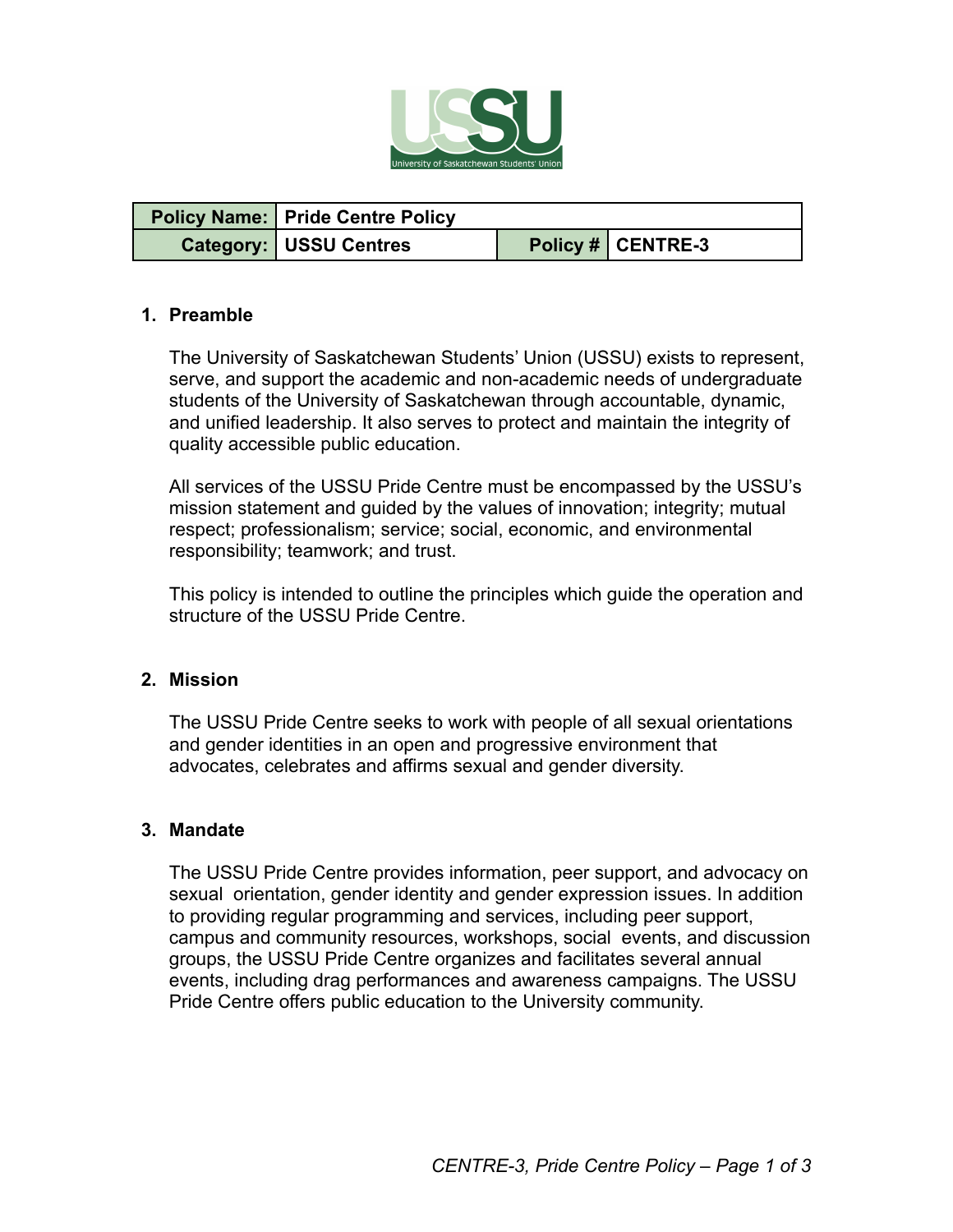## **4. Accountability**

The USSU Pride Centre Coordinator is responsible for the operation of the USSU Pride Centre, and will ensure that the services offered effectively meet the needs of students. The USSU Pride Centre Coordinator shall report regularly to the USSU Business and Services Manager.

### **5. Volunteers**

### **5.1Criteria**

● Volunteers must be registered students at the University of Saskatchewan.

### **5.2A Volunteer is a Person Who**

- Has completed a USSU Volunteer Application and interview process;
- Has been appropriately trained as a front-line volunteer and/or peer supporter by the USSU Pride Centre Coordinator; and
- Regularly works in the USSU Pride Centre for a minimum weekly time period as determined by the USSU Pride Centre Coordinator.

### **5.3General Duties & Responsibilities of Volunteer**

- To be trained in basic peer supporting, with additional suicide intervention training (Applied Suicide Intervention Skills Training course) made available to those volunteers interested in being a regular peer supporter;
- To attend regular or general USSU Pride Centre meetings;
- To attend all USSU Pride Centre training sessions;
- To provide the services of the USSU Pride Centre in a non-discriminatory manner in accordance with their training; and
- To maintain regularly scheduled work hours in the USSU Pride Centre.

### **5.4Volunteer Concerns**

- If a volunteer has a problem with anything in the USSU Pride Centre, the first course of action is to talk to the USSU Pride Centre Coordinator.
- If a volunteer has a problem with the USSU Pride Centre Coordinator, a complaint can be lodged with the USSU Business and Services Manager.